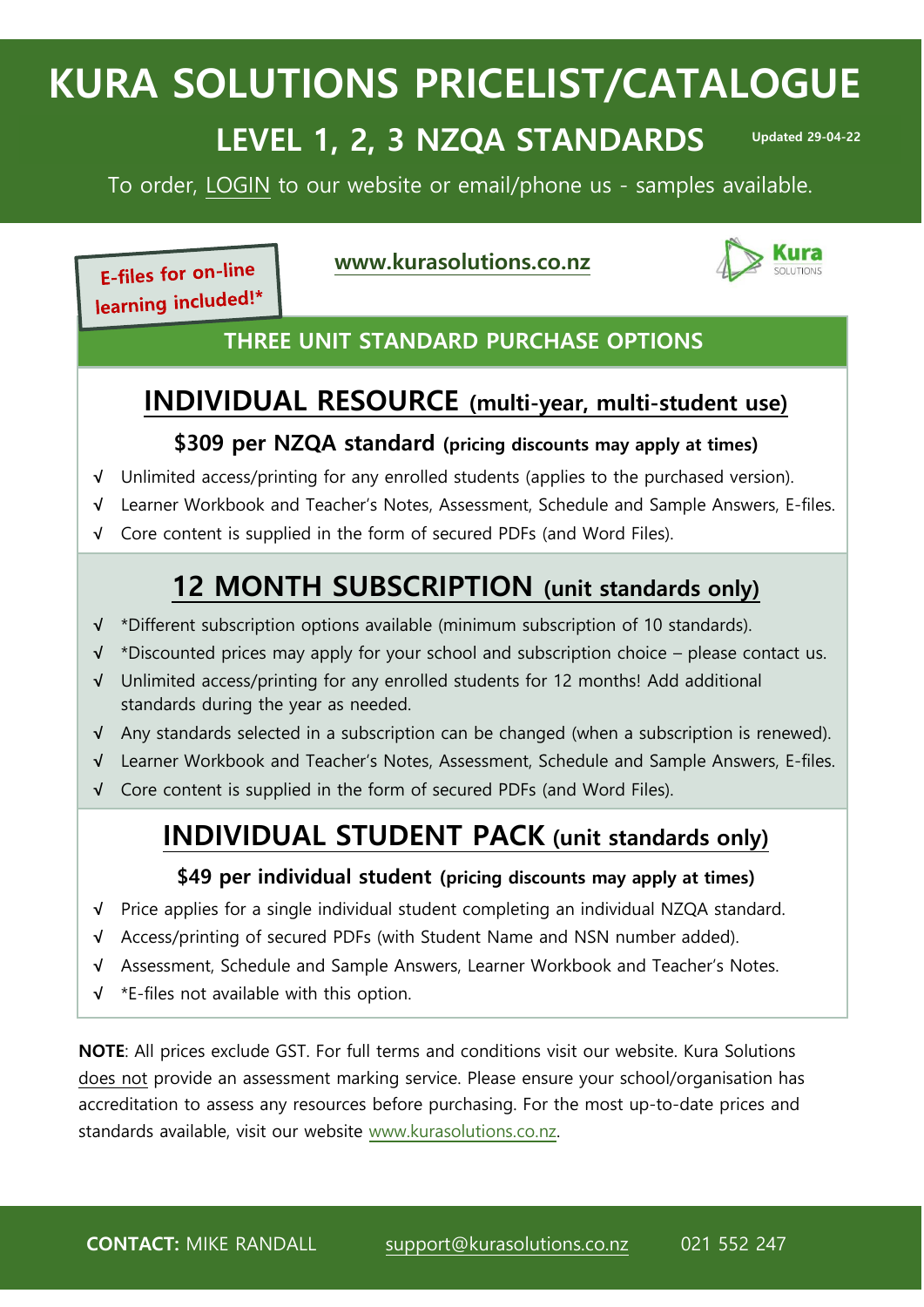

| <b>NZQA Unit Standards - LEVEL 1</b> |                                                                               |                                      |  |                         |    |  |  |  |
|--------------------------------------|-------------------------------------------------------------------------------|--------------------------------------|--|-------------------------|----|--|--|--|
| <b>STD</b>                           | <b>KURA SOLUTIONS TITLE</b>                                                   | <b>Credit</b><br>$\sqrt{ }$<br>Level |  |                         |    |  |  |  |
|                                      | <b>WORK AND STUDY SKILLS</b>                                                  |                                      |  |                         |    |  |  |  |
| 504                                  | Producing a CV                                                                | $\mathbf{1}$                         |  | $\overline{2}$          | 8  |  |  |  |
| 7121                                 | Demonstrate skills to search and select information                           | 1                                    |  | 2                       | 6  |  |  |  |
| 30909                                | Positive workplace relationships.                                             | 1                                    |  | $\overline{2}$          | 1  |  |  |  |
| 543                                  | Work in a new workplace [work placement required]                             | $\mathbf{1}$                         |  | 3                       | 8  |  |  |  |
| 1978                                 | Your employment rights and responsibilities                                   | 1                                    |  | 3                       | 9  |  |  |  |
| 4249                                 | Employee obligations                                                          | 1                                    |  | 3                       | 8  |  |  |  |
| 26622                                | Writing texts to communicate ideas                                            | 1                                    |  | 4                       | 4  |  |  |  |
|                                      | <b>SELF-MANAGEMENT</b>                                                        |                                      |  |                         |    |  |  |  |
| 496                                  | Improving personal wellbeing                                                  | 1                                    |  | 3                       | 10 |  |  |  |
| 548                                  | The impact of alcohol and other drugs                                         | $\mathbf{1}$                         |  | 3                       | 9  |  |  |  |
|                                      | SOCIAL AND COOPERATIVE SKILLS                                                 |                                      |  |                         |    |  |  |  |
| 30908                                | Consequences of breaking laws                                                 | $\mathbf{1}$                         |  | $\overline{2}$          | 1  |  |  |  |
| 30910                                | How to respond to cyberbullying                                               | 1                                    |  | $\overline{2}$          | 1  |  |  |  |
|                                      | <b>FINANCIAL CAPABILITY</b>                                                   |                                      |  |                         |    |  |  |  |
| 24697                                | How to make personal gross income calculations $-$ NEW                        | 1                                    |  | $\overline{2}$          | 4  |  |  |  |
| 24709                                | How to produce a personal budget - updated from Version 4                     | 1                                    |  | 3                       | 5  |  |  |  |
| 28088                                | The impact of credit and debt on personal finances- NEW                       | 1                                    |  | 3                       | 3  |  |  |  |
|                                      | INTERPERSONAL COMMUNICATIONS                                                  |                                      |  |                         |    |  |  |  |
| 1293                                 | Informal interviews                                                           | 1                                    |  | 2                       | 7  |  |  |  |
| 3503                                 | Communicate to complete a task                                                | $\mathbf{1}$                         |  | $\overline{2}$          | 6  |  |  |  |
|                                      | OCCUPATIONAL HEALTH AND SAFETY- Please check you have accreditation to assess |                                      |  |                         |    |  |  |  |
| 497                                  | Health and safety in the workplace                                            | $\mathbf{1}$                         |  | $\overline{\mathbf{3}}$ | 10 |  |  |  |
|                                      | <b>WRITING SKILLS</b>                                                         |                                      |  |                         |    |  |  |  |
| 3483                                 | Fill in forms                                                                 | $\mathbf{1}$                         |  | $\overline{2}$          | 7  |  |  |  |
| 3490                                 | How to complete an incident report                                            | 1                                    |  | $\overline{2}$          | 7  |  |  |  |
| 10792                                | Write formal personal correspondence                                          | 1                                    |  | 3                       | 5  |  |  |  |
|                                      | <b>GENERIC COMPUTING</b>                                                      |                                      |  |                         |    |  |  |  |
| 18758                                | Find information using the Internet                                           | $\mathbf{1}$                         |  | $\overline{2}$          | 5  |  |  |  |
|                                      |                                                                               |                                      |  |                         |    |  |  |  |

L1 continues next page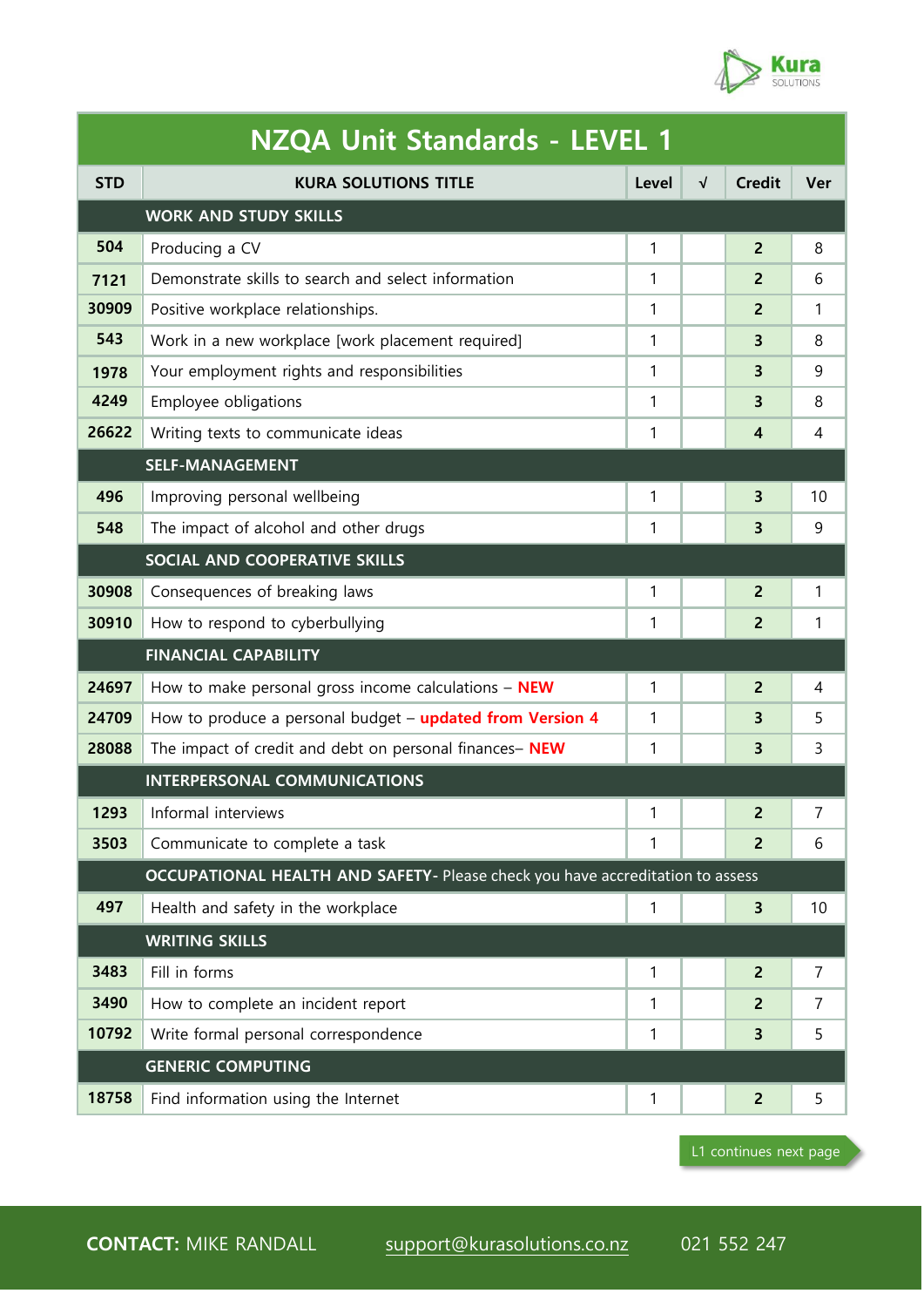

| <b>SUPPORTED LEARNING</b> - Intended for learners who require some form of support with their learning<br>either through additional resources, specialised equipment or adapted teaching programmes. |                                      |  |  |   |  |  |
|------------------------------------------------------------------------------------------------------------------------------------------------------------------------------------------------------|--------------------------------------|--|--|---|--|--|
| 29300                                                                                                                                                                                                | Maintain hauora<br>4                 |  |  |   |  |  |
| 29305                                                                                                                                                                                                | Achieving personal goals             |  |  |   |  |  |
| 29309                                                                                                                                                                                                | Plan a work pathway                  |  |  |   |  |  |
| 29298                                                                                                                                                                                                | Maintain routines and commitments    |  |  | 8 |  |  |
| 29311                                                                                                                                                                                                | Worker's rights and responsibilities |  |  |   |  |  |

| NZQA Unit Standards - LEVEL 2 |                                                                          |                |            |                         |     |  |  |
|-------------------------------|--------------------------------------------------------------------------|----------------|------------|-------------------------|-----|--|--|
| <b>STD</b>                    | <b>KURA SOLUTIONS TITLE</b>                                              | Level          | $\sqrt{ }$ | <b>Credit</b>           | Ver |  |  |
| <b>WORK AND STUDY SKILLS</b>  |                                                                          |                |            |                         |     |  |  |
| 377                           | Demonstrate knowledge of diversity in workplaces                         | $\overline{2}$ |            | $\overline{2}$          | 8   |  |  |
| 4252                          | Producing a personal targeted CV                                         | 2              |            | $\overline{2}$          | 8   |  |  |
| 7117                          | Strategies to enhance your learning                                      | $\overline{2}$ |            | $\overline{2}$          | 6   |  |  |
| 1979                          | Describe employment agreements                                           | $\overline{2}$ |            | 3                       | 10  |  |  |
| 4253                          | How to search for a job                                                  | $\overline{2}$ |            | 3                       | 7   |  |  |
| 10780                         | Complete work experience [work placement required]                       | $\overline{2}$ |            | 3                       | 5   |  |  |
| 10781                         | Produce a plan for your future                                           | 2              |            | 3                       | 6   |  |  |
| 12383                         | Exploring career options and their implications                          | $\overline{c}$ |            | 3                       | 8   |  |  |
| <b>SELF-MANAGEMENT</b>        |                                                                          |                |            |                         |     |  |  |
| 7123                          | How to apply a problem-solving method - NEW                              | $\overline{2}$ |            | 3                       | 6   |  |  |
| 8548                          | Accessing legal assistance                                               | $\overline{c}$ |            | 3                       | 6   |  |  |
| 12349                         | How to manage your time                                                  | $\overline{c}$ |            | 3                       | 6   |  |  |
| 12352                         | Your heritage and culture                                                | $\overline{2}$ |            | 3                       | 7   |  |  |
| 12355                         | Describe strategies for managing stress                                  | $\overline{c}$ |            | 3                       | 6   |  |  |
| 12354                         | Renting accommodation in New Zealand                                     | $\overline{c}$ |            | 4                       | 5   |  |  |
|                               | SOCIAL AND COOPERATIVE SKILLS                                            |                |            |                         |     |  |  |
| 525                           | Dealing with sexual harassment $-$ NEW                                   | $\overline{2}$ |            | $\overline{\mathbf{3}}$ | 10  |  |  |
| 542                           | How to recognise and respond to discrimination                           | 2              |            | 3                       | 7   |  |  |
| 4261                          | Legal rights and obligations to motor vehicle ownership and<br>operation | $\overline{2}$ |            | 3                       | 6   |  |  |
| 30907                         | The Police in the community                                              | $\overline{c}$ |            | 3                       | 1   |  |  |

L2 continues next page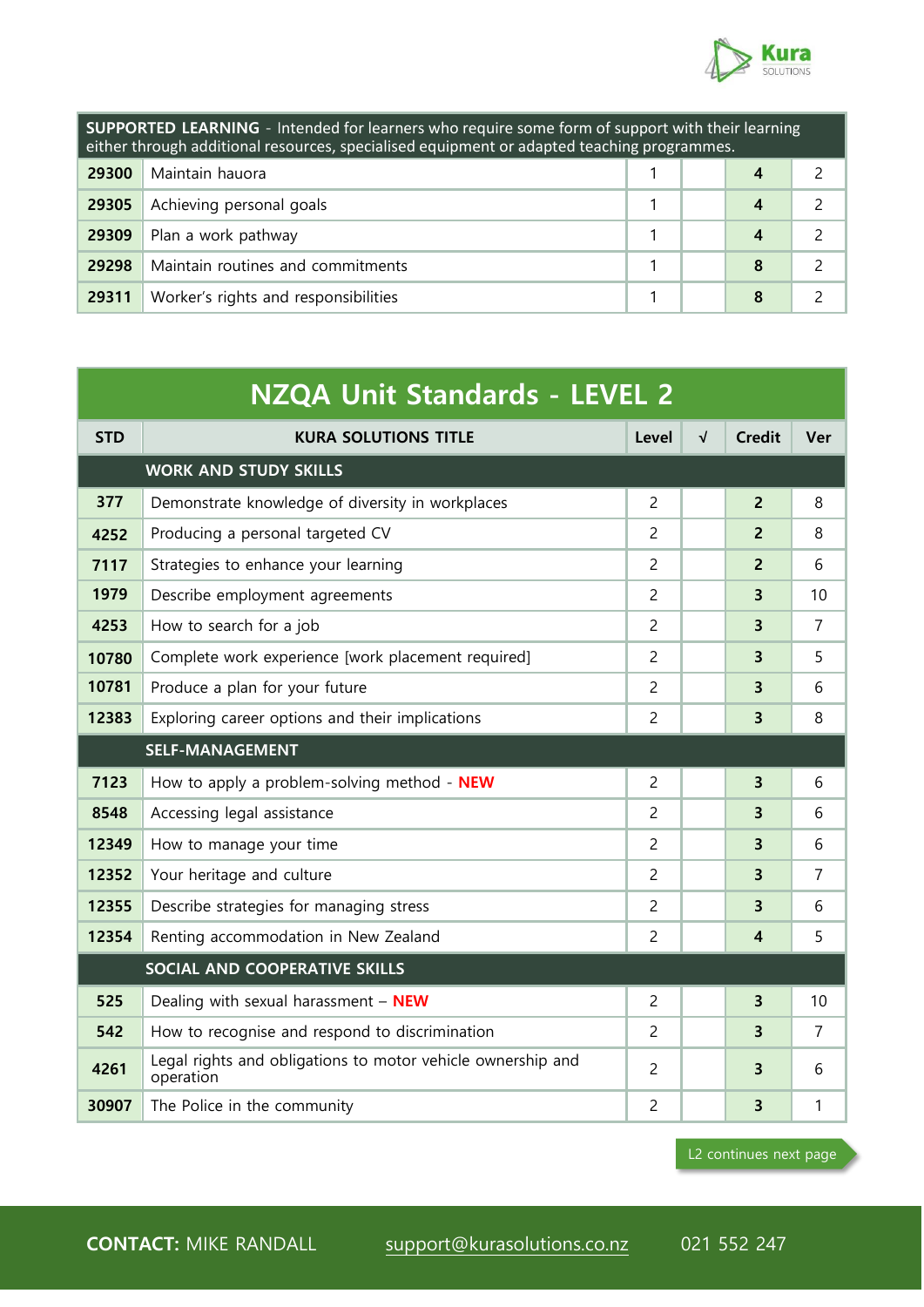

| <b>FINANCIAL CAPABILITY</b>         |                                                                           |                |   |                |                |
|-------------------------------------|---------------------------------------------------------------------------|----------------|---|----------------|----------------|
| 24695                               | Income tax and other deductions - updated from Version 3                  | $\overline{2}$ | 4 |                |                |
| 28094                               | Produce and change a household budget to achieve a financial<br>goal- NEW | 3              | 4 |                |                |
| 28097                               | Banking products and services - updated from Version 2                    | 3              | 3 |                |                |
| <b>INTERPERSONAL COMMUNICATIONS</b> |                                                                           |                |   |                |                |
| 1294                                | Formal interviews                                                         | 2              |   | $\overline{2}$ | $\overline{7}$ |
| 9677                                | Communicate in a team                                                     | 2              |   | 3              | 10             |
| 10791                               | Taking part in an informal meeting                                        | 2              |   | 3              | 5              |
| <b>WRITING SKILLS</b>               |                                                                           |                |   |                |                |
| 24871                               | Complete complex forms                                                    | $\overline{c}$ |   | $\overline{2}$ | 4              |
| 3488                                | How to write business correspondence for a workplace                      | 2              |   | 3              | 6              |
| 3492                                | Write a short report                                                      | 2              |   | 3              | 7              |
|                                     | <b>READING SKILLS</b>                                                     |                |   |                |                |
| 2989                                | Reading texts on a topic                                                  | 2              |   | 3              | 6              |
| 25073                               | How to recognise different points of view in texts                        | $\mathcal{P}$  |   | 3              | 3              |

| <b>NZQA Unit Standards - LEVEL 3</b> |                                                                             |   |  |                          |   |  |  |  |  |
|--------------------------------------|-----------------------------------------------------------------------------|---|--|--------------------------|---|--|--|--|--|
| <b>STD</b>                           | <b>Credit</b><br><b>KURA SOLUTIONS TITLE</b><br>Ver<br>Level<br>$\sqrt{ }$  |   |  |                          |   |  |  |  |  |
| <b>WORK AND STUDY SKILLS</b>         |                                                                             |   |  |                          |   |  |  |  |  |
| 1980                                 | Dealing with employment relationship problems                               | 3 |  | 3                        | 9 |  |  |  |  |
| 4251                                 | Plan a career pathway                                                       | 3 |  | 3                        | 8 |  |  |  |  |
| 30911                                | Demonstrate knowledge of a specified workplace [work<br>placement required] | 3 |  | 3                        |   |  |  |  |  |
| <b>SELF-MANAGEMENT</b>               |                                                                             |   |  |                          |   |  |  |  |  |
| 7127                                 | How to make a good purchase choice                                          | 3 |  | $\overline{2}$           | 7 |  |  |  |  |
| SOCIAL AND COOPERATIVE SKILLS        |                                                                             |   |  |                          |   |  |  |  |  |
| 7126                                 | Dealing with complaints                                                     | 3 |  | $\overline{\phantom{0}}$ | 6 |  |  |  |  |
| 12356                                | Understanding and dealing with consumer problems                            | 3 |  | 3                        | 6 |  |  |  |  |
| 30906                                | Complete an activity intended to benefit the community                      | 3 |  | 6                        |   |  |  |  |  |

L3 continues next page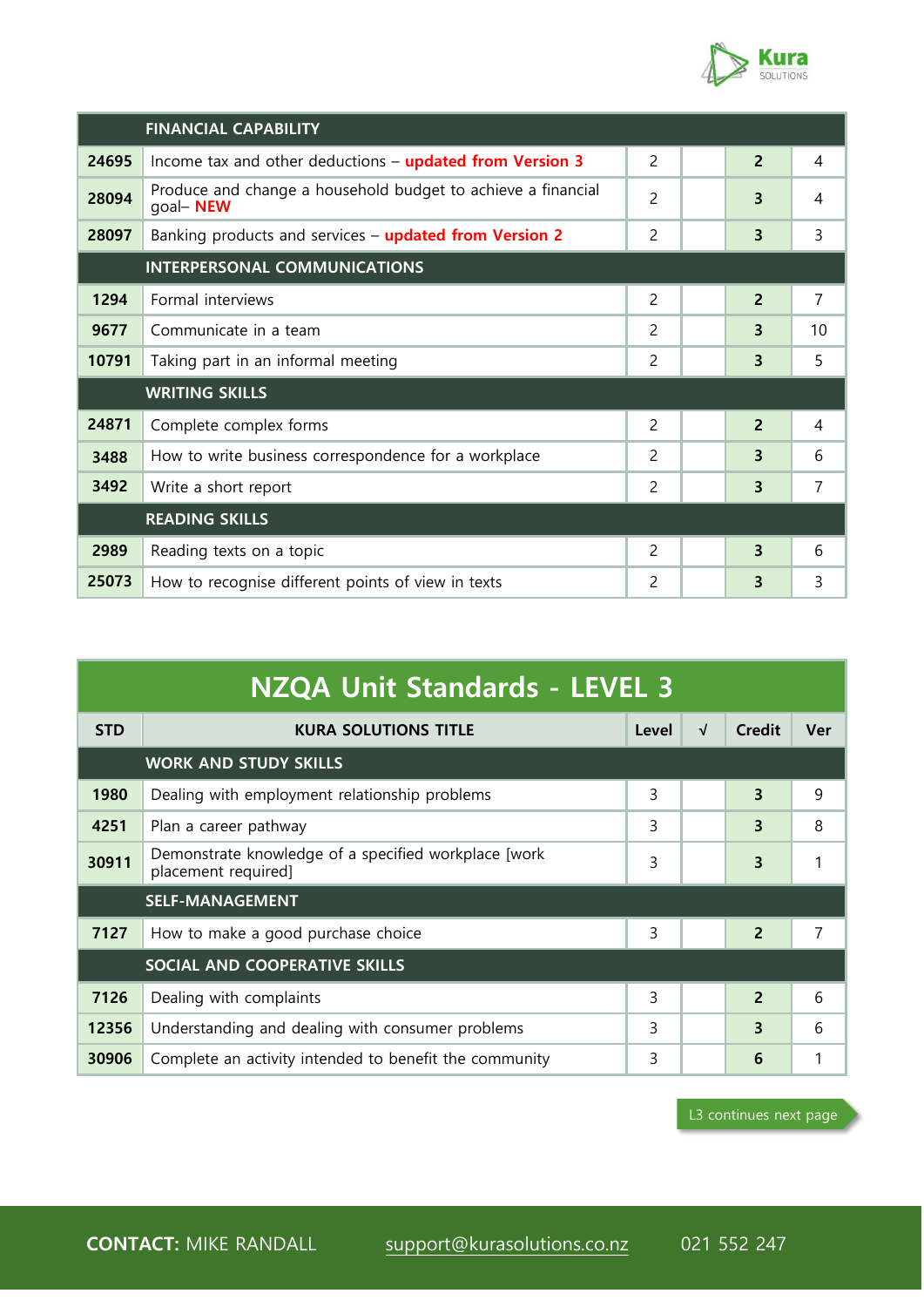

i<br>I

|                              | <b>FINANCIAL CAPABILITY</b>                                                   |   |  |                  |                |
|------------------------------|-------------------------------------------------------------------------------|---|--|------------------|----------------|
| 28098                        | Options to increase your personal income $-$ updated from<br><b>Version 3</b> | 3 |  | 3                | 4              |
| 28099                        | How to manage debt - updated from Version 2                                   | 3 |  | 3                | 3              |
| 28100                        | Budgeting for a long-term personal financial goal- NEW                        | 3 |  | 4                | 4              |
| INTERPERSONAL COMMUNICATIONS |                                                                               |   |  |                  |                |
| 1304                         | Talk to people from other cultures                                            | 3 |  | $\overline{2}$   | 9              |
| 1296                         | Interview in informal situations                                              | 3 |  | 3                | 7              |
| 1307                         | Speaking to an audience                                                       | 3 |  | 3                | 8              |
| 9681                         | Contribute in a team                                                          | 3 |  | 3                | 7              |
| 11097                        | How to listen actively $-$ NEW                                                | 3 |  | 3                | 6              |
|                              | <b>WRITING SKILLS</b>                                                         |   |  |                  |                |
| 1279                         | How to write in plain English.                                                | 3 |  | 3                | $\overline{7}$ |
| 3494                         | Write minutes for a formal meeting                                            | 3 |  | 3                | 6              |
| 3491                         | Write a report                                                                | 3 |  | $\overline{4}$   | $\overline{7}$ |
|                              | <b>READING SKILLS</b>                                                         |   |  |                  |                |
| 2990                         | Reading texts to research information                                         | 3 |  | $\boldsymbol{4}$ | $\overline{7}$ |

**NOTE:** For resources listed by MOE Vocational Pathway, please contact us.